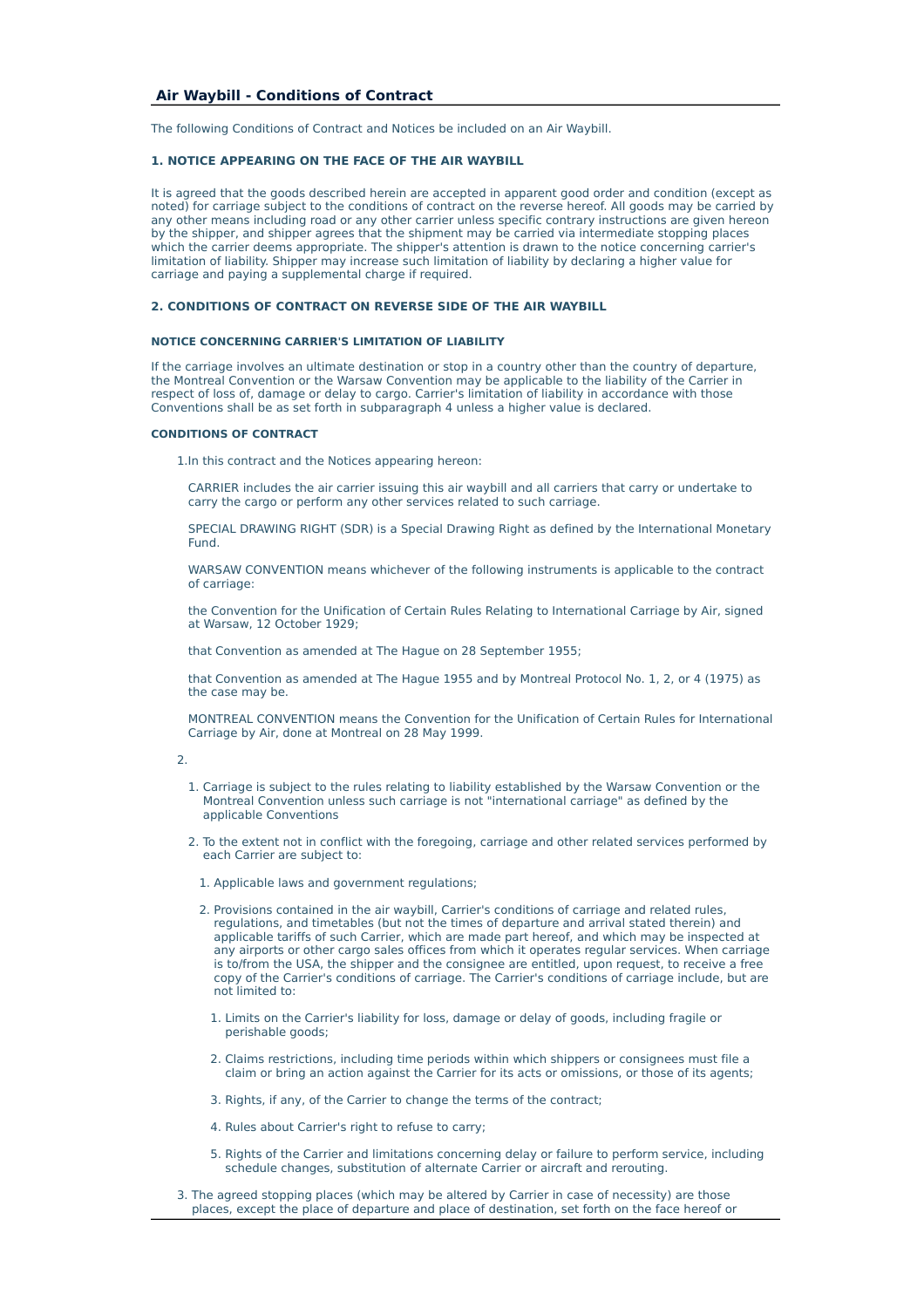shown in Carrier's timetables as scheduled stopping places for the route. Carriage to be performed hereunder by several successive Carriers is regarded as a single operation.

 4. For carriage to which the Montreal Convention does not apply, Carrier's liability limitation for cargo lost, damaged or delayed shall be 19 SDRs per kilogram unless a greater per kilogram monetary limit is provided in any applicable Convention or in Carrier's tariffs or general conditions of carriage.

5.

- 1. Except when the Carrier has extended credit to the consignee without the written consent of the shipper, the shipper guarantees payment of all charges for the carriage due in accordance with Carrier's tariff, conditions of carriage and related regulations, applicable laws (including national laws implementing the Warsaw Convention and the Montreal Convention), government regulations, orders and requirements.
- 2. When no part of the consignment is delivered, a claim with respect to such consignment will be considered even though transportation charges thereon are unpaid.

6.

- 1. For cargo accepted for carriage, the Warsaw Convention and the Montreal Convention permit shipper to increase the limitation of liability by declaring a higher value for carriage and paying a supplemental charge if required.
- 2. In carriage to which neither the Warsaw Convention nor the Montreal Convention applies Carrier shall, in accordance with the procedures set forth in its general conditions of carriage and applicable tariffs, permit shipper to increase the limitation of liability by declaring a higher value for carriage and paying a supplemental charge if so required.

7.

- 1. In cases of loss of, damage or delay to part of the cargo, the weight to be taken into account in determining Carrier's limit of liability shall be only the weight of the package or packages concerned.
- 2. Notwithstanding any other provisions, for "foreign air transportation" as defined by the U.S. Transportation Code:
	- 1. In the case of loss of, damage or delay to a shipment, the weight to be used in determining Carrier's limit of liability shall be the weight which is used to determine the charge for carriage of such shipment; and
	- 2. In the case of loss of, damage or delay to a part of a shipment, the shipment weight in 7.2.1 shall be prorated to the packages covered by the same air waybill whose value is affected by the loss, damage or delay. The weight applicable in the case of loss or damage to one or more articles in a package shall be the weight of the entire package.
- 8. Any exclusion or limitation of liability applicable to Carrier shall apply to Carrier's agents, employees, and representatives and to any person whose aircraft or equipment is used by Carrier for carriage and such person's agents, employees and representatives.
- 9. Carrier undertakes to complete the carriage with reasonable dispatch. Where permitted by applicable laws, tariffs and government regulations, Carrier may use alternative carriers, aircraft or modes of transport without notice but with due regard to the interests of the shipper. Carrier is authorized by the shipper to select the routing and all intermediate stopping places that it deems appropriate or to change or deviate from the routing shown on the face hereof.
- 10. Receipt by the person entitled to delivery of the cargo without complaint shall be prima facie evidence that the cargo has been delivered in good condition and in accordance with the contract of carriage.
	- 1. In the case of loss of, damage or delay to cargo a written complaint must be made to Carrier by the person entitled to delivery. Such complaint must be made:
		- 1. In the case of damage to the cargo, immediately after discovery of the damage and at the latest within 14 days from the date of receipt of the cargo;
		- 2. In the case of delay, within 21 days from the date on which the cargo was placed at the disposal of the person entitled to delivery.
		- 3. In the case of non-delivery of the cargo, within 120 days from the date of issue of the air waybill, or if an air waybill has not been issued, within 120 days from the date of receipt of the cargo for transportation by the Carrier.
	- 2. Such complaint may be made to the Carrier whose air waybill was used, or to the first Carrier or to the last Carrier or to the Carrier, which performed the carriage during which the loss, damage or delay took place.
	- 3. Unless a written complaint is made within the time limits specified in 10.1 no action may be brought against Carrier.